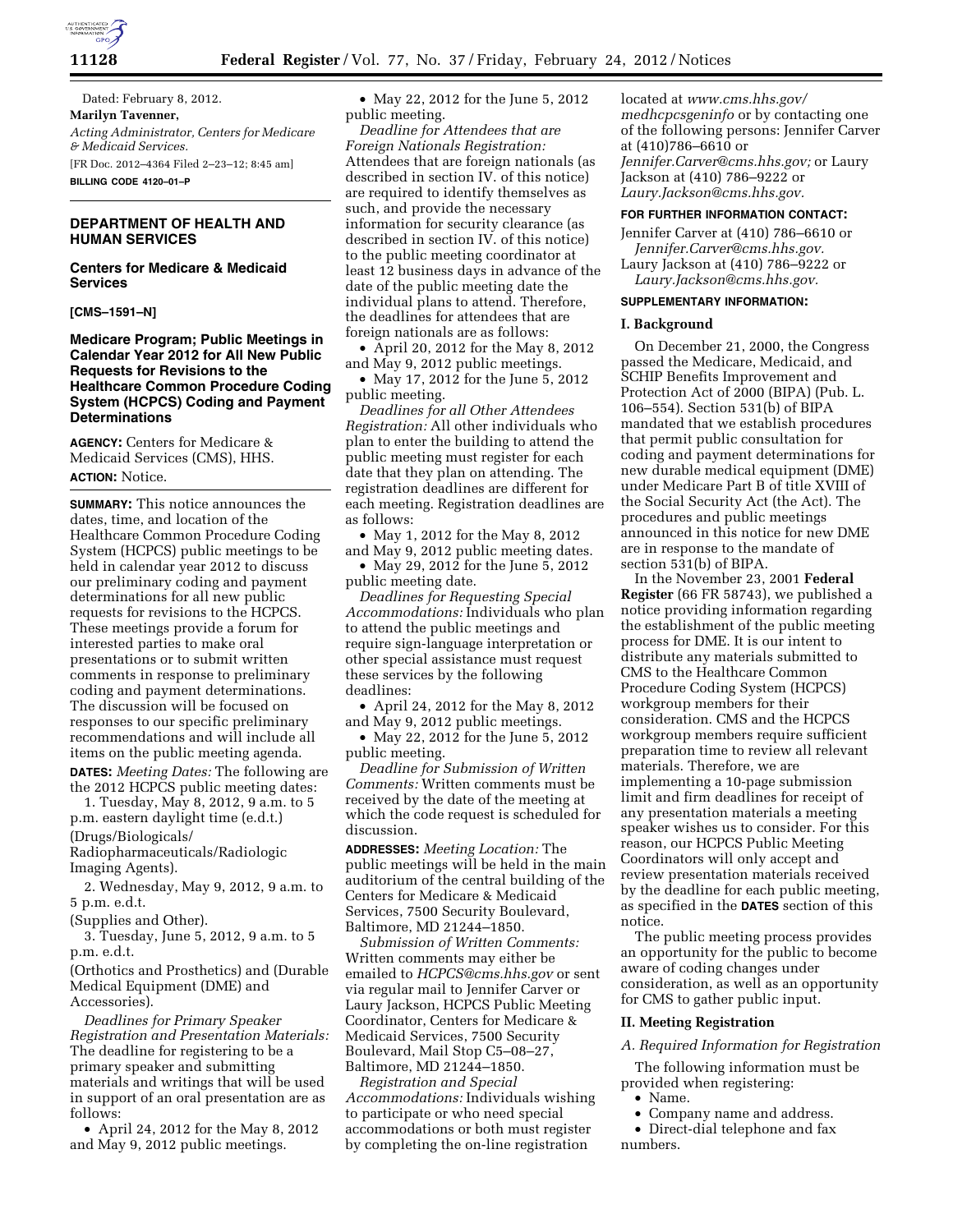• Email address.

• Special needs information.

A CMS staff member will confirm your registration by email.

## *B. Registration Process*

## 1. Primary Speakers

Individuals must also indicate whether they are the ''primary speaker'' for an agenda item. Primary speakers must be designated by the entity that submitted the HCPCS coding request. When registering, primary speakers must provide a brief written statement regarding the nature of the information they intend to provide, and advise the HCPCS Public Meeting Coordinator regarding needs for audio/visual support. To avoid disruption of the meeting and ensure compatibility with our systems, tapes and disk files are tested and arranged in speaker sequence well in advance of the meeting. We will accept tapes and disk files that are received by the deadline for submissions for each public meeting as specified in the **DATES** section of this notice. The sum of all materials including the presentation may not exceed 10 pages (each side of a page counts as 1 page). An exception will be made to the 10-page limit for relevant studies published between the application deadline and the public meeting date, in which case, we would like a copy of the complete publication as soon as possible. This exception applies only to the page limit and not the deadline submission.

The materials may be emailed or delivered by regular mail to one of the HCPCS Public Meeting Coordinators as specified in the **ADDRESSES** section of this notice. The materials must be emailed or postmarked no later than the deadline specified in the **DATES** section of this notice. Individuals will need to provide 35 copies if materials are delivered by mail.

### 2. 5-Minute Speakers

To afford the same opportunity to all attendees, 5-minute speakers are not required to register as primary speakers. However, 5-minute speakers must still register as attendees by the deadline set forth under ''Deadlines for all Other Attendees Registration'' in the **DATES** section of this notice. Attendees can sign up only on the day of the meeting to do a 5-minute presentation. Individuals must provide their name, company name and address, contact information as specified on the sign-up sheet, and identify the specific agenda item that they will address.

## *C. Additional Meeting/Registration Information*

We were able this year to combine the Orthotics/Prosthetics and DME meeting into one public meeting date. That public meeting will be Tuesday, June 5, 2012.

The product category reported by the applicant may not be the same as that assigned by us. Prior to registering to attend a public meeting, all participants are advised to review the public meeting agendas at *[www.cms.hhs.gov/](http://www.cms.hhs.gov/medhcpcsgeninfo)  [medhcpcsgeninfo](http://www.cms.hhs.gov/medhcpcsgeninfo)* which identify our category determinations, and the dates each item will be discussed. Draft agendas, including a summary of each request and our preliminary decision will be posted on our HCPCS Web site at *[www.cms.hhs.gov/medhcpcsgeninfo](http://www.cms.hhs.gov/medhcpcsgeninfo)*  at least 4 weeks before each meeting.

Additional details regarding the public meeting process for all new public requests for revisions to the HCPCS, along with information on how to register and guidelines for an effective presentation, will be posted at least 4 weeks before the first meeting date on the official HCPCS Web site at *[www.cms.hhs.gov/medhcpcsgeninfo.](http://www.cms.hhs.gov/medhcpcsgeninfo)*  The document titled ''Guidelines for Participation in Public Meetings for All New Public Requests for Revisions to the Healthcare Common Procedure Coding System (HCPCS)'' will be made available on the HCPCS Web site at least 4 weeks before the first public meeting in 2012 for all new public requests for revisions to the HCPCS. Individuals who intend to provide a presentation at a public meeting need to familiarize themselves with the HCPCS Web site and the valuable information it provides to prospective registrants. The HCPCS Web site also contains a document titled ''Healthcare Common Procedure Coding System (HCPCS) Level II Coding Procedures,'' which is a description of the HCPCS coding process, including a detailed explanation of the procedures used to make coding determinations for all the products, supplies, and services that are coded in the HCPCS.

The HCPCS Web site also contains a document titled ''HCPCS Decision Tree & Definitions'' which illustrates, in flow diagram format, HCPCS coding standards as described in our Coding Procedures document.

A summary of each public meeting will be posted on the HCPCS Web site by the end of August 2012.

#### **III. Presentations and Comment Format**

We can only estimate the amount of meeting time that will be needed since it is difficult to anticipate the total number of speakers that will register for each meeting. Meeting participants should arrive early to allow time to clear security and sign-in. Each meeting is expected to begin promptly as scheduled. Meetings may end earlier than the stated ending time.

#### *A. Oral Presentation Procedures*

All primary speakers must register as provided under the section titled ''Meeting Registration.'' Materials and writings that will be used in support of an oral presentation should be submitted to one of the HCPCS Public Meeting Coordinators.

The materials may be emailed or delivered by regular mail to one of the HCPCS Public Meeting Coordinators as specified in the **ADDRESSES** section of this notice. The materials must be emailed or postmarked no later than the deadline specified in the **DATES** section of this notice. Individuals will need to include 35 copies if materials are delivered by mail.

#### *B. Primary Speaker Presentations*

The individual or entity requesting revisions to the HCPCS coding system for a particular agenda item may designate one ''primary speaker'' to make a presentation for a maximum of 15 minutes. Fifteen minutes is the total time interval for the presentation, and the presentation must incorporate the demonstration, set-up, and distribution of material. In establishing the public meeting agenda, we may group multiple, related requests under the same agenda item. In that case, we will decide whether additional time will be allotted, and may opt to increase the amount of time allotted to the speaker by increments of less than 15 minutes.

Individuals designated to be the primary speaker must register to attend the meeting using the registration procedures described under the ''Meeting Registration'' section of this notice and contact one of the HCPCS Public Meeting Coordinators, specified in the **ADDRESSES** section. Primary speakers must also separately register as primary speakers by the date specified in the **DATES** section of this notice.

### *C. ''5-Minute'' Speaker Presentations*

Meeting attendees can sign up at the meeting, on a first-come, first-served basis, to make 5-minute presentations on individual agenda items. Based on the number of items on the agenda and the progress of the meeting, a determination will be made at the meeting by the meeting coordinator and the meeting moderator regarding how many 5-minute speakers can be accommodated.